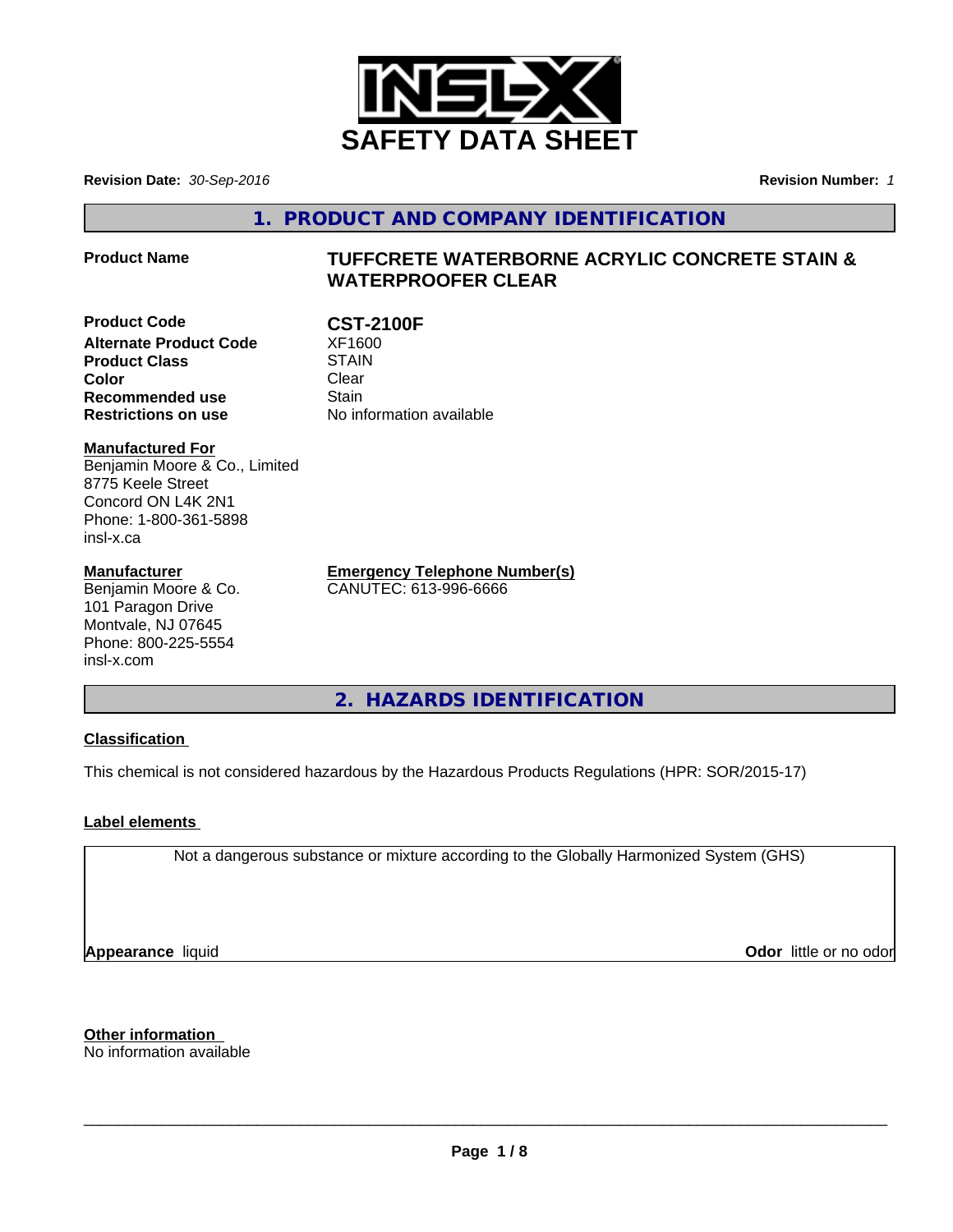### **Other hazards**

**CAUTION:** All floor coatings may become slippery when wet. Where non-skid characteristics are desired, a small amount of clean sand may be added. Stir often during application.

# **3. COMPOSITION INFORMATION ON COMPONENTS**

| <b>Chemical Name</b>                                                       | $\sim$ 11.<br>r۸                         | <b>Weight</b><br>⊦(max)<br>7٥ |
|----------------------------------------------------------------------------|------------------------------------------|-------------------------------|
| -butoxv<br>ำาลทดl- เ<br><u>_</u>                                           | $1 - 66 - 8$<br>5131                     | 7%                            |
| --<br>$\sim$<br>C <sub>16</sub> olefin<br>i sulfonate<br>sodium<br>$.14 -$ | $\sim$<br>$-$<br>684<br>ku-h<br>$11 - r$ | 250/<br>u.                    |

|                                                                                              | 4. FIRST AID MEASURES                                                                                                                        |
|----------------------------------------------------------------------------------------------|----------------------------------------------------------------------------------------------------------------------------------------------|
| <b>General Advice</b>                                                                        | No hazards which require special first aid measures.                                                                                         |
| <b>Eye Contact</b>                                                                           | Rinse thoroughly with plenty of water for at least 15<br>minutes and consult a physician.                                                    |
| <b>Skin Contact</b>                                                                          | Wash off immediately with soap and plenty of water<br>removing all contaminated clothes and shoes.                                           |
| <b>Inhalation</b>                                                                            | Move to fresh air. If symptoms persist, call a physician.                                                                                    |
| <b>Ingestion</b>                                                                             | Clean mouth with water and afterwards drink plenty of<br>water. Consult a physician if necessary.                                            |
| <b>Most Important Symptoms/Effects</b>                                                       | None known.                                                                                                                                  |
| <b>Notes To Physician</b>                                                                    | Treat symptomatically.                                                                                                                       |
| 5.                                                                                           | <b>FIRE-FIGHTING MEASURES</b>                                                                                                                |
| <b>Suitable Extinguishing Media</b>                                                          | Use extinguishing measures that are appropriate to local<br>circumstances and the surrounding environment.                                   |
| <b>Protective Equipment And Precautions For</b><br><b>Firefighters</b>                       | As in any fire, wear self-contained breathing apparatus<br>pressure-demand, MSHA/NIOSH (approved or equivalent)<br>and full protective gear. |
| <b>Specific Hazards Arising From The Chemical</b>                                            | Closed containers may rupture if exposed to fire or<br>extreme heat.                                                                         |
| <b>Sensitivity To Mechanical Impact</b>                                                      | No.                                                                                                                                          |
| <b>Sensitivity To Static Discharge</b>                                                       | No.                                                                                                                                          |
| <b>Flash Point Data</b><br>Flash Point (°F)<br>Flash Point (°C)<br><b>Flash Point Method</b> | Not applicable<br>Not applicable<br>Not applicable                                                                                           |

**Flammability Limits In Air**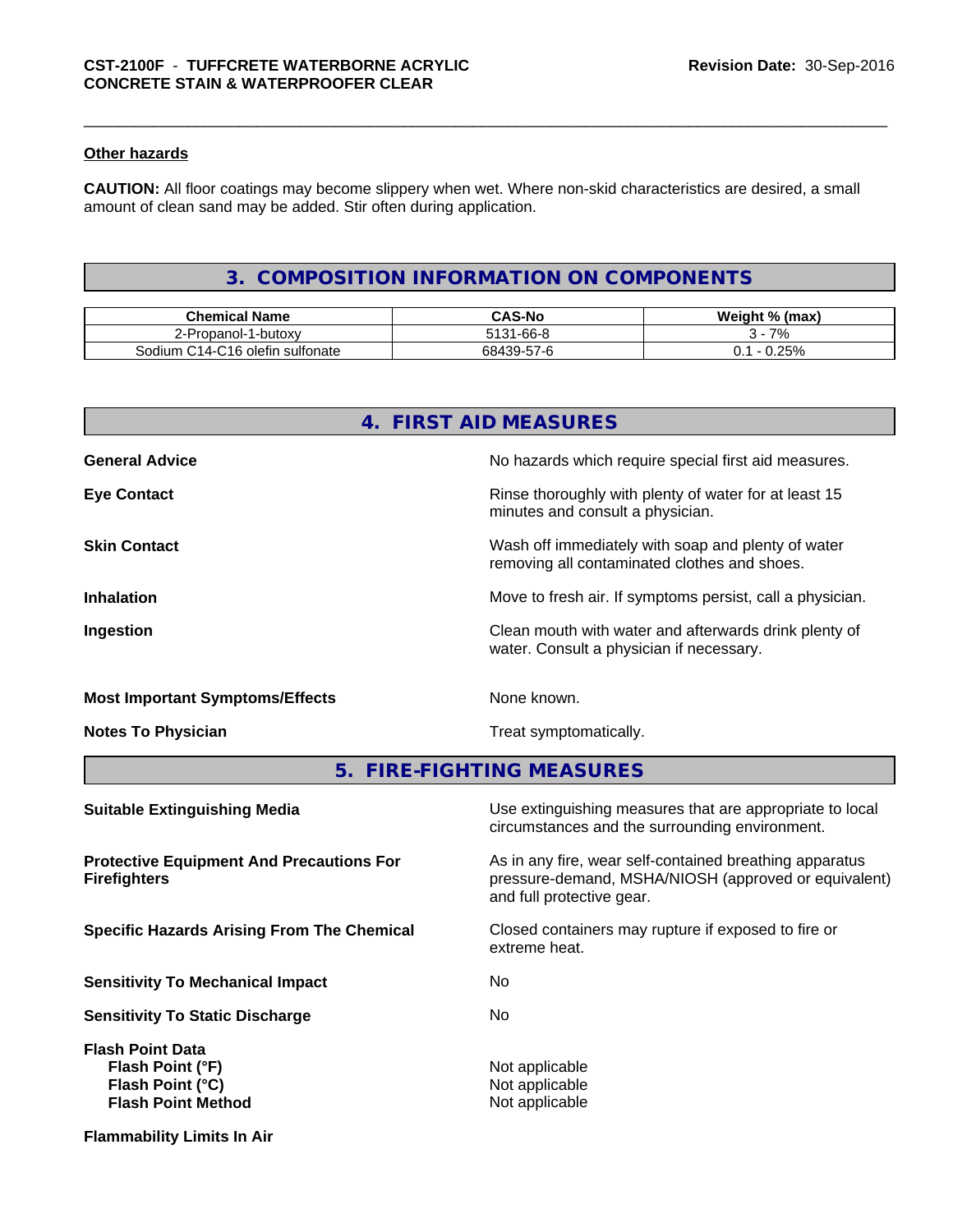### **Lower Explosion Limit Not applicable** Not applicable **Upper Explosion Limit** Not applicable

**NFPA Health:** 1 **Flammability:** 0 **Instability:** 0 **Special:** Not Applicable

# **NFPA Legend**

- 0 Not Hazardous
- 1 Slightly
- 2 Moderate
- 3 High
- 4 Severe

*The ratings assigned are only suggested ratings, the contractor/employer has ultimate responsibilities for NFPA ratings where this system is used.*

*Additional information regarding the NFPA rating system is available from the National Fire Protection Agency (NFPA) at www.nfpa.org.*

# **6. ACCIDENTAL RELEASE MEASURES**

**Personal Precautions Avoid contact with skin, eyes and clothing. Ensure** Avoid contact with skin, eyes and clothing. Ensure adequate ventilation.

**Other Information Discription Prevent further leakage or spillage if safe to do so.** 

**Environmental Precautions** See Section 12 for additional Ecological Information.

**Methods For Clean-Up Soak** up with inert absorbent material. Sweep up and shovel into suitable containers for disposal.

# **7. HANDLING AND STORAGE**

**Handling Handling Avoid contact with skin, eyes and clothing. Avoid breathing** vapors, spray mists or sanding dust. In case of insufficient ventilation, wear suitable respiratory equipment.

**Storage Keep container tightly closed. Keep out of the reach of Keep** container tightly closed. Keep out of the reach of children.

**Incompatible Materials Incompatible Materials No information available** 

**8. EXPOSURE CONTROLS / PERSONAL PROTECTION**

### **Exposure Limits**

*No exposure limits have been established for this product.*

**Legend**

| Ensure adequate ventilation, especially in confined areas.                                               |
|----------------------------------------------------------------------------------------------------------|
|                                                                                                          |
| Safety glasses with side-shields.                                                                        |
| Protective gloves and impervious clothing.                                                               |
| In case of insufficient ventilation wear suitable respiratory<br>equipment.                              |
| Avoid contact with skin, eyes and clothing. Remove and<br>wash contaminated clothing before re-use. Wash |
|                                                                                                          |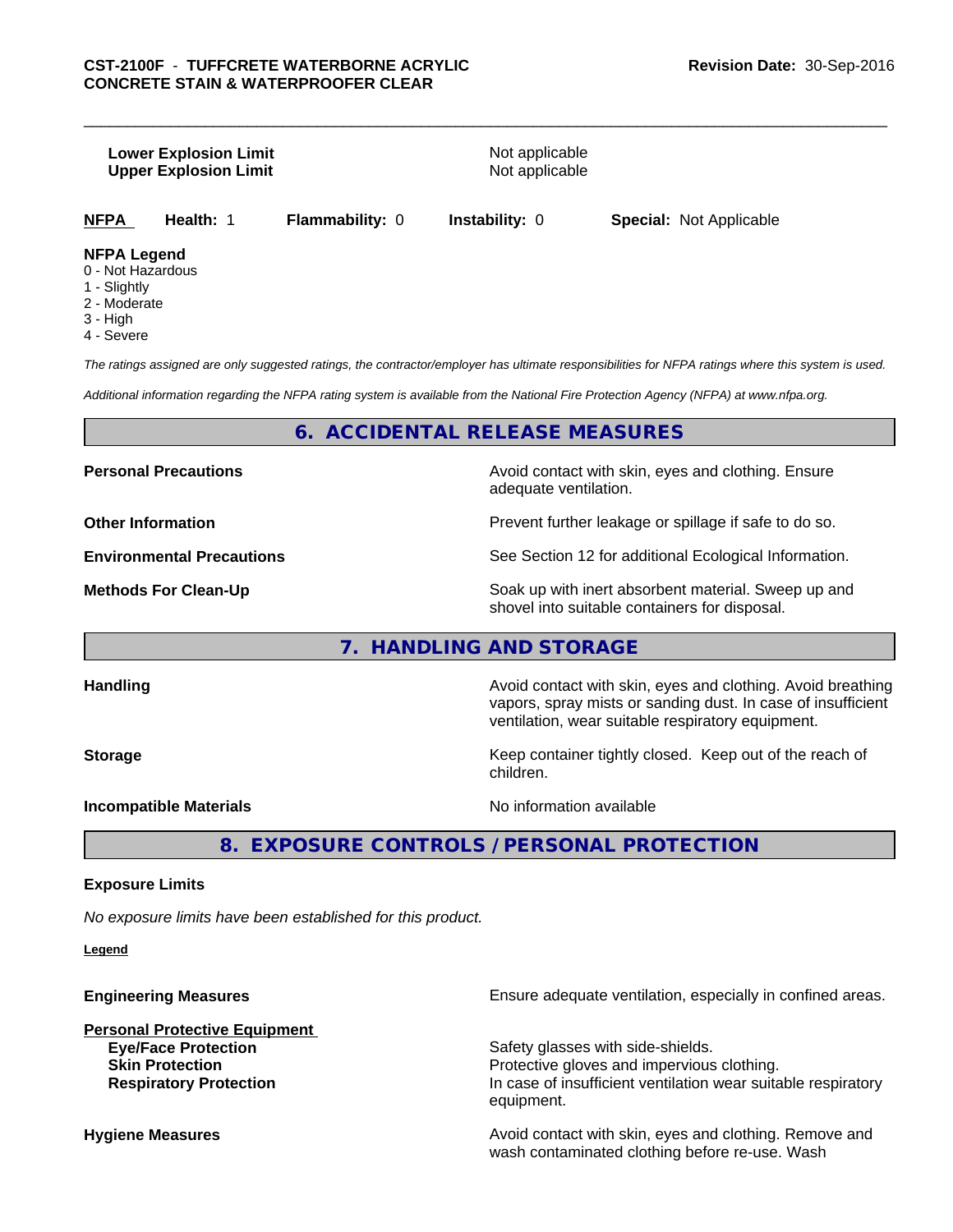thoroughly after handling.

# **9. PHYSICAL AND CHEMICAL PROPERTIES**

**Appearance** liquid<br> **Appearance** liquid<br> **Odor** little c **Odor Threshold No information available No information available Density (Ibs/gal)** 8.45 - 8.55<br> **Specific Gravity** 8.45 - 8.55 **Specific Gravity pH** No information available **Viscosity (cps)** No information available **Solubility No information available No information available Water Solubility** No information available **Evaporation Rate No information available No information available Vapor Pressure** No information available No information available **Vapor Density**<br> **We Solids**<br>
We Solids
20 - 30 **Wt. % Solids Vol. % Solids** 20 - 30 **Wt. % Volatiles** 70 - 80 **Vol. % Volatiles** 70 - 80 **VOC Regulatory Limit (g/L)** < 250 **Boiling Point (°F)** 212 **Boiling Point**  $(^{\circ}C)$  100 **Freezing Point (°F)** 32 **Freezing Point (°C)** 0 **Flash Point (°F)**<br> **Flash Point (°C)**<br> **Flash Point (°C)**<br> **C** Not applicable **Flash Point (°C)**<br> **Flash Point Method**<br> **Flash Point Method**<br> **Point Method**<br> **Point Method**<br> **Point Method Flash Point Method**<br> **Flammability (solid, gas)**<br>
Not applicable<br>
Not applicable **Flammability** (solid, gas) **Upper Explosion Limit**<br> **Lower Explosion Limit**<br> **Lower Explosion Limit Lower Explosion Limit**<br> **Autoignition Temperature (°F)**<br> **Autoignition Temperature (°F)**<br> **Autoignition Temperature (°F) Autoignition Temperature (°F) Autoignition Temperature (°C)** No information available **Decomposition Temperature (°F)** No information available **Decomposition Temperature (°C)** No information available **Partition Coefficient (n-octanol/water)** No information available

**Odor** little or no odor

# **10. STABILITY AND REACTIVITY**

| <b>Reactivity</b>                         | Not Applicable                           |
|-------------------------------------------|------------------------------------------|
| <b>Chemical Stability</b>                 | Stable under normal conditions.          |
| <b>Conditions To Avoid</b>                | Prevent from freezing.                   |
| <b>Incompatible Materials</b>             | No materials to be especially mentioned. |
| <b>Hazardous Decomposition Products</b>   | None under normal use.                   |
| <b>Possibility Of Hazardous Reactions</b> | None under normal conditions of use.     |

**11. TOXICOLOGICAL INFORMATION**

**Product Information**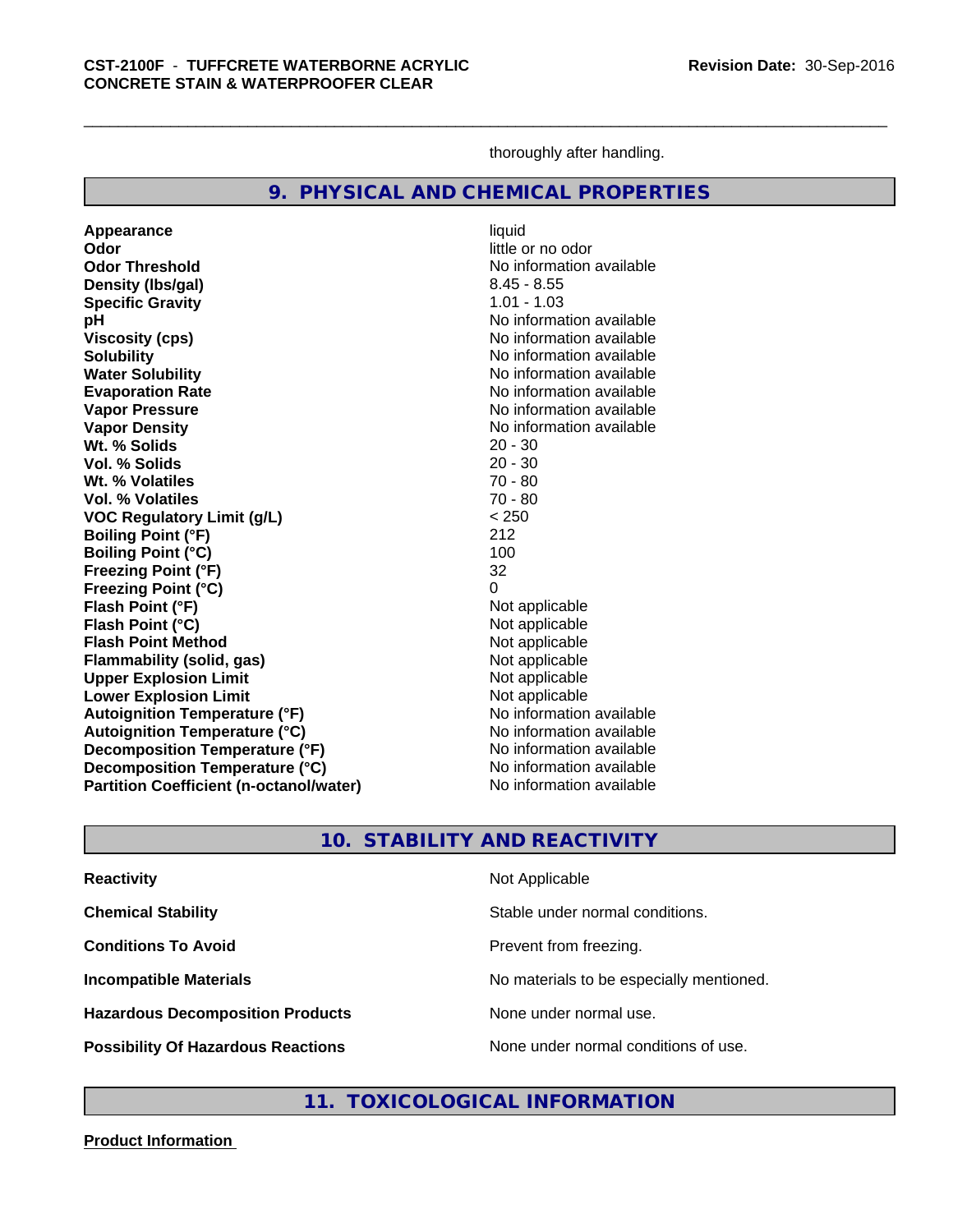| Information on likely routes of exposure                                                   |                                                                                                                 |
|--------------------------------------------------------------------------------------------|-----------------------------------------------------------------------------------------------------------------|
| <b>Principal Routes of Exposure</b>                                                        | Eye contact, skin contact and inhalation.                                                                       |
| <b>Acute Toxicity</b><br><b>Product Information</b>                                        | No information available                                                                                        |
| Information on toxicological effects                                                       |                                                                                                                 |
| <b>Symptoms</b>                                                                            | No information available                                                                                        |
| Delayed and immediate effects as well as chronic effects from short and long-term exposure |                                                                                                                 |
| Eye contact                                                                                | May cause slight irritation                                                                                     |
| <b>Skin contact</b>                                                                        | Substance may cause slight skin irritation. Prolonged or<br>repeated contact may dry skin and cause irritation. |
| <b>Inhalation</b>                                                                          | May cause irritation of respiratory tract.                                                                      |
| Ingestion                                                                                  | Ingestion may cause gastrointestinal irritation, nausea,<br>vomiting and diarrhea.                              |
| Sensitization:                                                                             | No information available.                                                                                       |
| <b>Neurological Effects</b>                                                                | No information available.                                                                                       |
| <b>Mutagenic Effects</b>                                                                   | No information available.                                                                                       |
| <b>Reproductive Effects</b>                                                                | No information available.                                                                                       |
| <b>Developmental Effects</b>                                                               | No information available.                                                                                       |
| <b>Target Organ Effects</b>                                                                | No information available.                                                                                       |
| <b>STOT - single exposure</b>                                                              | No information available.                                                                                       |
| <b>STOT - repeated exposure</b>                                                            | No information available.                                                                                       |
| Other adverse effects                                                                      | No information available.                                                                                       |
| <b>Aspiration Hazard</b>                                                                   | No information available.                                                                                       |
|                                                                                            |                                                                                                                 |

#### **Numerical measures of toxicity**

**The following values are calculated based on chapter 3.1 of the GHS document**

### **ATEmix (dermal)** 59037 mg/kg

### **Component**

2-Propanol-1-butoxy LD50 Oral: 5660 mg/kg (Rat) LD50 Dermal: 3100 mg/kg (Rabbit)

### **Chronic Toxicity**

**Carcinogenicity** *There are no known carcinogenic chemicals in this product above reportable levels.*

**12. ECOLOGICAL INFORMATION**

# **Ecotoxicity Effects**

The environmental impact of this product has not been fully investigated.

# **Product Information**

**Acute Toxicity to Fish**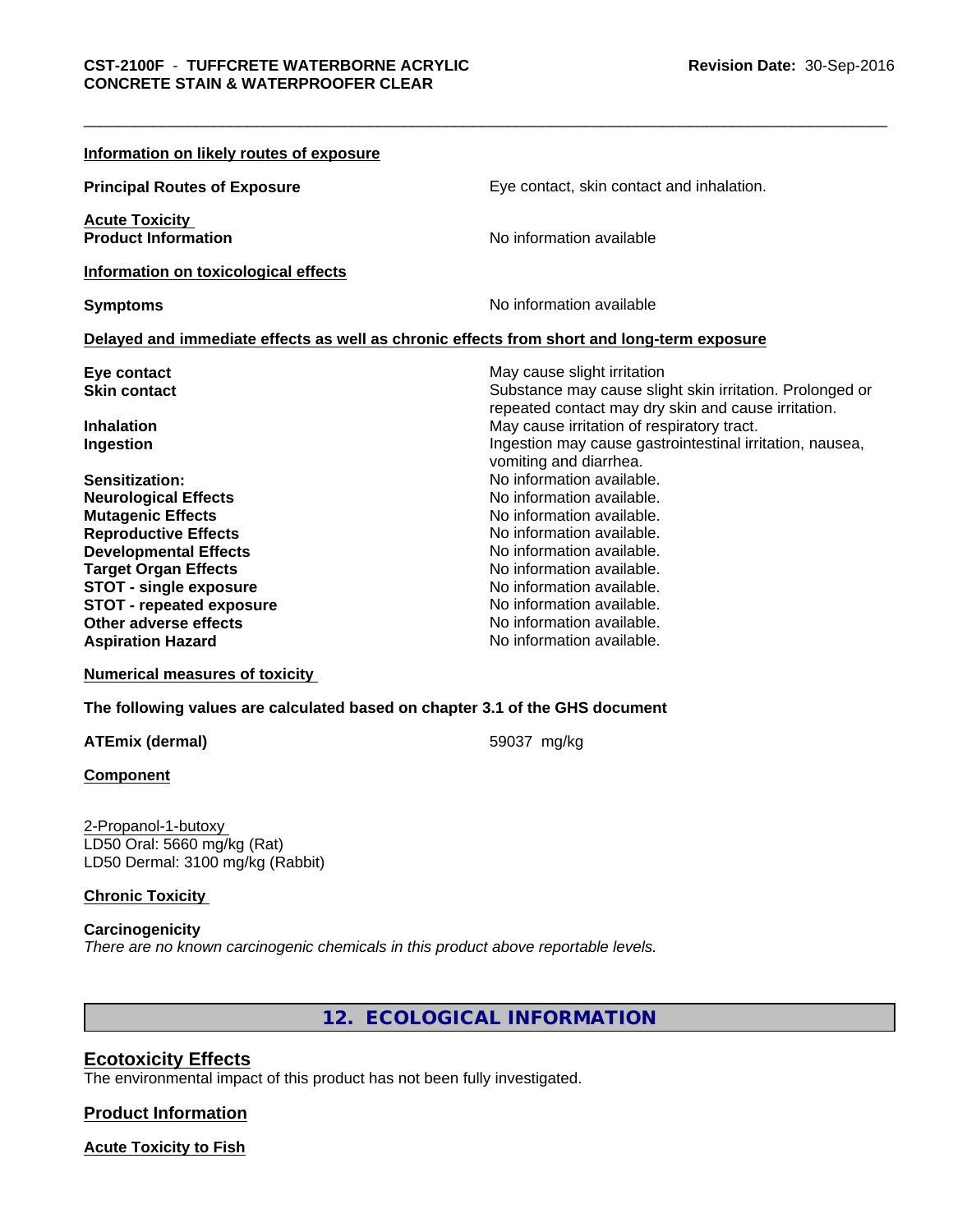### No information available

#### **Acute Toxicity to Aquatic Invertebrates**

No information available

#### **Acute Toxicity to Aquatic Plants**

No information available

### **Persistence / Degradability**

No information available.

### **Bioaccumulation / Accumulation**

No information available.

#### **Mobility in Environmental Media**

No information available.

#### **Ozone**

No information available

### **Component**

#### **Acute Toxicity to Fish**

No information available

### **Acute Toxicity to Aquatic Invertebrates**

No information available

### **Acute Toxicity to Aquatic Plants**

No information available

**13. DISPOSAL CONSIDERATIONS**

**Waste Disposal Method Dispose of in accordance with federal, state, provincial,** and local regulations. Local requirements may vary, consult your sanitation department or state-designated environmental protection agency for more disposal options.

# **14. TRANSPORT INFORMATION**

| TDG         | Not regulated |
|-------------|---------------|
| ICAO / IATA | Not regulated |
| IMDG / IMO  | Not regulated |

# **15. REGULATORY INFORMATION**

# **International Inventories**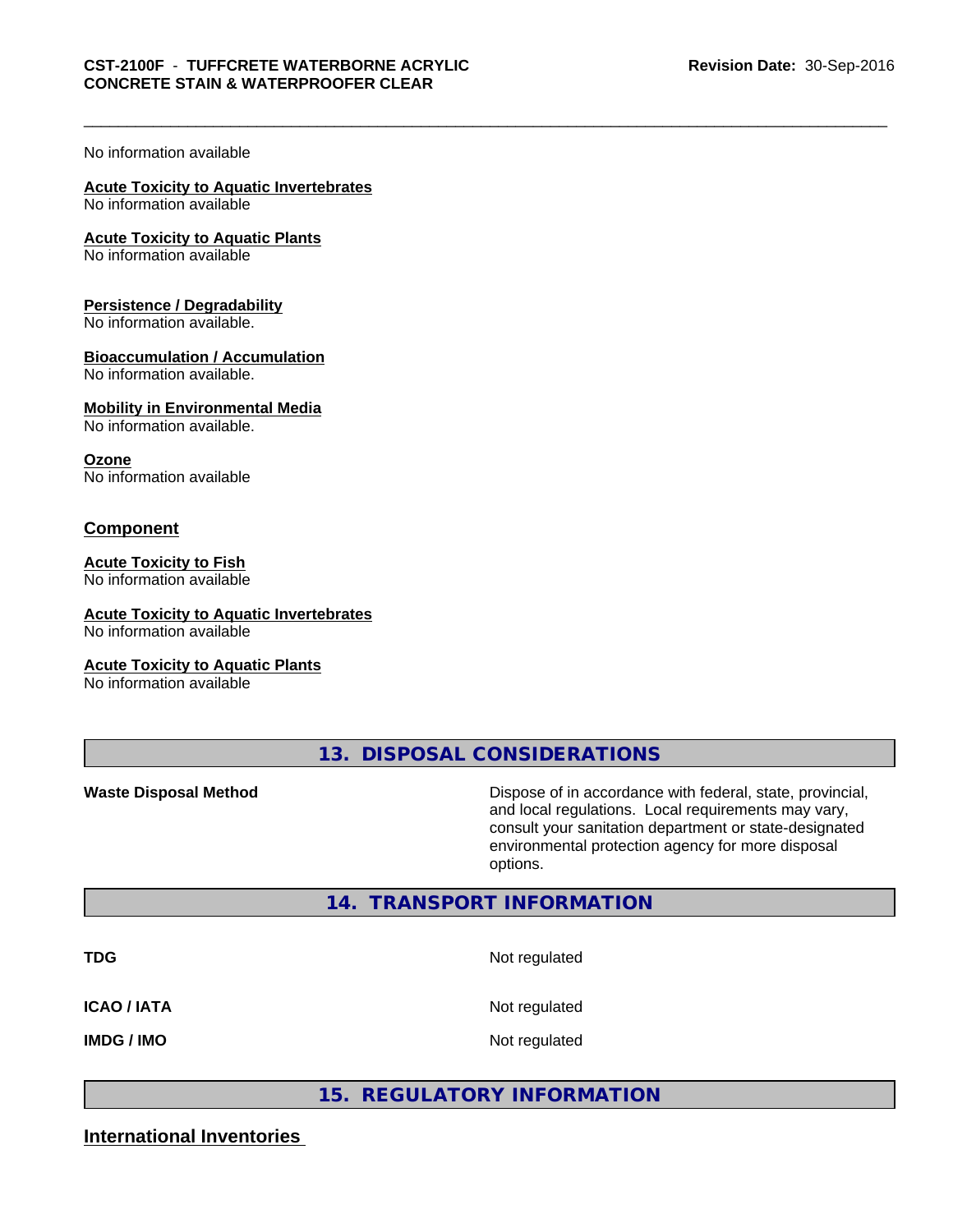| <b>TSCA: United States</b> | Yes - All components are listed or exempt. |
|----------------------------|--------------------------------------------|
| <b>DSL: Canada</b>         | Yes - All components are listed or exempt. |

# **National Pollutant Release Inventory (NPRI)**

#### **NPRI Parts 1- 4**

This product contains the following Parts 1-4 NPRI chemicals:

| <b>Chemical Name</b> | <b>CAS-No</b> | Weight % (max) | <b>NPRI Parts 1-4</b> |  |
|----------------------|---------------|----------------|-----------------------|--|
| 2-Propanol-1-butoxy  | 5131-66-8     | 7%             | _isted                |  |

#### **NPRI Part 5**

This product contains the following NPRI Part 5 Chemicals:

| <b>Chemical Name</b> | <b>CAS-No</b> | Weight % (max) | <b>NPRI Part 5</b> |  |
|----------------------|---------------|----------------|--------------------|--|
| ∠-Propanol-1-butoxy  | 5131-66-8     | 7%             | Listed             |  |

#### **WHMIS Regulatory Status**

This product has been classified in accordance with the hazard criteria of the Hazardous Products Regulations (HPR) and the SDS contains all the information required by the HPR.

**16. OTHER INFORMATION**

| HMIS                | Health: 1 | <b>Flammability: 0</b>                                                     | <b>Reactivity: 0</b> | $PPE: -$                                                                                                                                      |
|---------------------|-----------|----------------------------------------------------------------------------|----------------------|-----------------------------------------------------------------------------------------------------------------------------------------------|
| <b>HMIS Legend</b>  |           |                                                                            |                      |                                                                                                                                               |
| 0 - Minimal Hazard  |           |                                                                            |                      |                                                                                                                                               |
| 1 - Slight Hazard   |           |                                                                            |                      |                                                                                                                                               |
| 2 - Moderate Hazard |           |                                                                            |                      |                                                                                                                                               |
| 3 - Serious Hazard  |           |                                                                            |                      |                                                                                                                                               |
| 4 - Severe Hazard   |           |                                                                            |                      |                                                                                                                                               |
| * - Chronic Hazard  |           |                                                                            |                      |                                                                                                                                               |
|                     |           | X - Consult your supervisor or S.O.P. for "Special" handling instructions. |                      |                                                                                                                                               |
|                     |           |                                                                            |                      | Note: The PPF rating has intentionally been left blank. Choose appropriate PPF that will protect employees from the hazards the material will |

*Note: The PPE rating has intentionally been left blank. Choose appropriate PPE that will protect employees from the hazards the material will present under the actual normal conditions of use.*

*Caution: HMISÒ ratings are based on a 0-4 rating scale, with 0 representing minimal hazards or risks, and 4 representing significant hazards or risks. Although HMISÒ ratings are not required on MSDSs under 29 CFR 1910.1200, the preparer, has chosen to provide them. HMISÒ ratings are to be used only in conjunction with a fully implemented HMISÒ program by workers who have received appropriate HMISÒ training. HMISÒ is a registered trade and service mark of the NPCA. HMISÒ materials may be purchased exclusively from J. J. Keller (800) 327-6868.*

**WARNING!** If you scrape, sand, or remove old paint, you may release lead dust. LEAD IS TOXIC. EXPOSURE TO LEAD DUST CAN CAUSE SERIOUS ILLNESS, SUCH AS BRAIN DAMAGE, ESPECIALLY IN CHILDREN. PREGNANT WOMEN SHOULD ALSO AVOID EXPOSURE. Wear a NIOSH approved respirator to control lead exposure. Clean up carefully with a HEPA vacuum and a wet mop. Before you start, find out how to protect yourself and your family by logging onto Health Canada @

http://www.hc-sc.gc.ca/ewh-semt/contaminants/lead-plomb/asked\_questions-questions\_posees-eng.php.

**Prepared By** Product Stewardship Department Benjamin Moore & Co. 101 Paragon Drive Montvale, NJ 07645